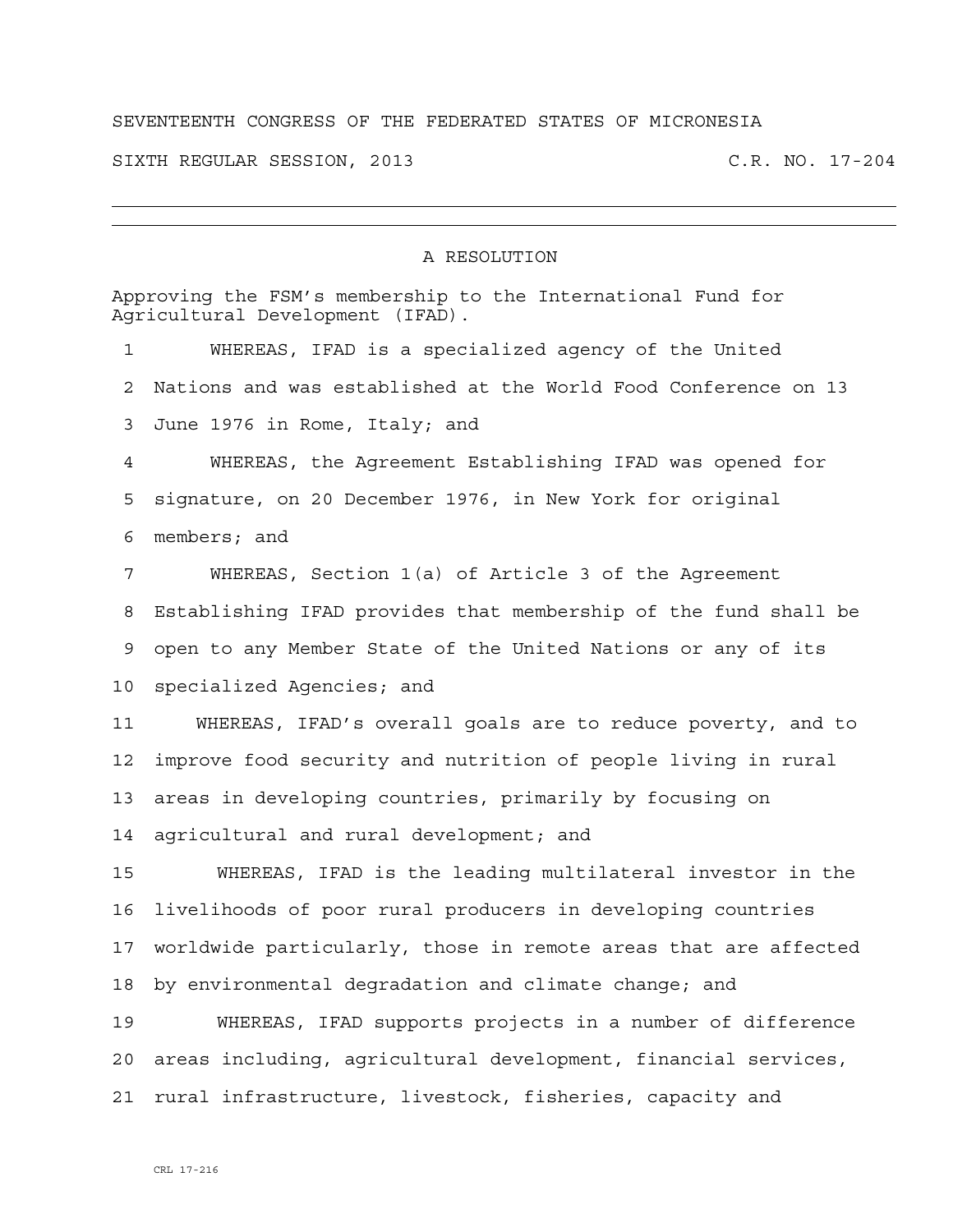C.R. NO. 17-204

1 institution building, storage/food processing/marketing, 2 research, extension training, and small and medium enterprise 3 development to improve food security and nutrition and raise 4 incomes and improve livelihoods of communities; and 5 WHEREAS, the amount of work and challenges facing the 6 Federated States of Micronesia in agriculture development and 7 reducing poverty are enormous, and the human and financial 8 resources to undertake these tasks are limited; and 9 WHEREAS, being a member would allow the FSM to access 10 IFAD's financial resources and be eligible to benefit from a 11 mix of low interest loans and grants to support agricultural 12 and rural development programs and projects; and 13 WHEREAS, IFAD's mandate is highly relevant to the FSM's 14 international obligations with respect to meeting the 15 Millennium Development Goals (MDGs) particularly, MDGI reducing 16 the proportion of hungry and extremely poor people by 2015 and 17 MDG3 by strengthening gender and women's rights; and 18 WHEREAS, IFAD's operations are further relevant to the FSM 19 environment and water issues and to the sustainable use of 20 natural resources and to climate change; and 21 WHEREAS, section 2(b) of Article 3 of the Agreement 22 provides that any State eligible to become a member of IFAD 23 that is not an original signatory to the Agreement may become a 24 non-original member upon the approval of its membership by the 25 Governing Council of IFAD and by depositing an instrument of

2 of 3